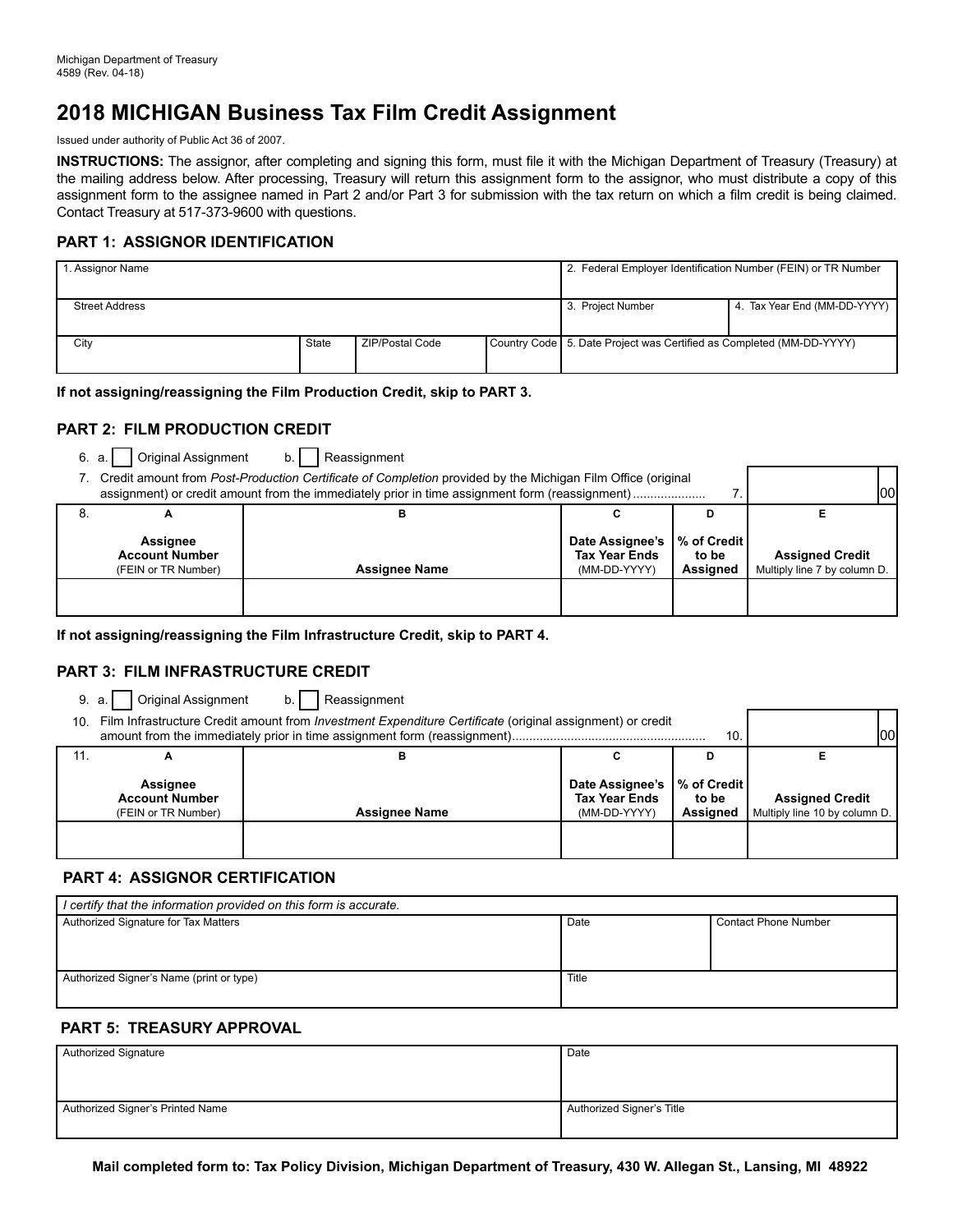# **Instructions for Form 4589 Michigan Business Tax (MBT) Film Credit Assignment**

## **Purpose**

To allow MBT filers to assign the Film Production and Film Infrastructure Credits. These credits provide tax incentives to encourage the production of motion pictures, television programs, music videos, and similar productions in Michigan.

## **Credit Assignments**

A taxpayer eligible to claim a Film Production or Film Infrastructure Credit may assign all or a portion of its credit to any assignee. The credit assignment cannot be revoked, but an assignee may subsequently reassign a credit, or any portion of an assigned credit, to one or more assignees.

 Michigan Film Office) issues the *Post-Production Certificate* The MBT assignor must complete Form 4589 after the date the Michigan Film & Digital Media Office (formerly the *of Completion* or *Investment Expenditure Certificate*. For the taxpayer that generated the credit, the deadline to claim or assign all or a portion of the credit is the end of the taxpayer's tax year in which the original Certificate is issued by the Michigan Film & Digital Media Office. The deadline for reassignment is the end of the taxpayer's (previous assignee, now assignor's) tax year in which it received its credit through assignment.

An assigned credit amount must be claimed against the assignee's MBT liability during the assignee's tax year in which the credit was assigned.

Once the assignment is approved, Form 4589 will be returned to the assignor with an authorized Michigan Department of Treasury (Treasury) signature. The assignor must furnish each assignee with a copy of the approved form to attach to the assignee's tax return. A separate Form 4589 must be completed for each project and each assignee.

# **Film Production Credit**

The Michigan Film & Digital Media Office, with the concurrence of the State Treasurer, may enter into an agreement with an eligible production company providing the company with a refundable credit against MBT.

 preproduction, production, or postproduction costs of a State-To qualify for the credit, an eligible production company must spend at least \$50,000 in Michigan for the development, certified qualified production and must not be delinquent in a tax or other obligation owed to this State nor be owned by or under common control of an entity that is delinquent.

 Once the Michigan Film & Digital Media Office is satisfied that company expenditures and eligibility requirements are met, a *Post-Production Certificate of Completion* will be issued verifying the amount of the credit to be claimed. The certificate received must be submitted by the eligible production company with a completed Form 4589 for the original assignment.

# **Film Infrastructure Credit**

An eligible taxpayer may claim a credit for investment in a qualified film and digital media infrastructure project up to 25 percent of the base investment expenditures for the project, provided the taxpayer has entered into an agreement with the Michigan Film & Digital Media Office concurred in by the State Treasurer.

If the credit exceeds the taxpayer's tax liability for the tax year, the excess may be carried forward to offset tax liability in subsequent years for a maximum of ten years.

 Once the Michigan Film & Digital Media Office finds Office will issue an *Investment Expenditure Certificate* stating the taxpayer has complied with the agreement terms and is satisfied that investment expenditures and eligibility requirements are met, the Michigan Film & Digital Media the amount of the credit. The certificate received must be attached to a completed Form 4589 for the original assignment.

**NOTE:** To qualify for the credit, a taxpayer must not be delinquent in a tax or other obligation owed to this State nor be owned or controlled by an entity that is delinquent. A credit cannot be claimed for any direct production or qualified personnel expenditures for which a Film Production Credit was claimed against either an MBT or withholding tax liability. The credit shall be reduced by any credit claimed under section 437 (Brownfield) for the same base investment.

The agreement requires a recapture if assets whose cost is included in the base investment are sold or disposed of. This recapture is the responsibility of the taxpayer who was originally awarded the credit even if the credit was assigned to someone else. Recapture is reported on the *MBT Schedule of Recapture of Certain Business Tax Credits and Deductions*  (Form 4587).

# **Line-by-Line Instructions**

*Lines not listed are explained on the form*.

Dates must be entered in MM-DD-YYYY format.

### **PART 1: ASSIGNOR IDENTIFICATION**

Line 1: Enter the name and address of the taxpayer who is assigning the credit(s).

**Country Code:** If other than the United States, enter the country code. See the list of country codes on the Web at **www.michigan.gov/taxes**.

**Line 2:** Enter the assignor's account number.

Line 3: Enter the project number assigned by the Michigan Film & Digital Media Office.

**Line 5:** Enter the date the Michigan Film & Digital Media Office issued the *Post-Production Certificate of Completion*.